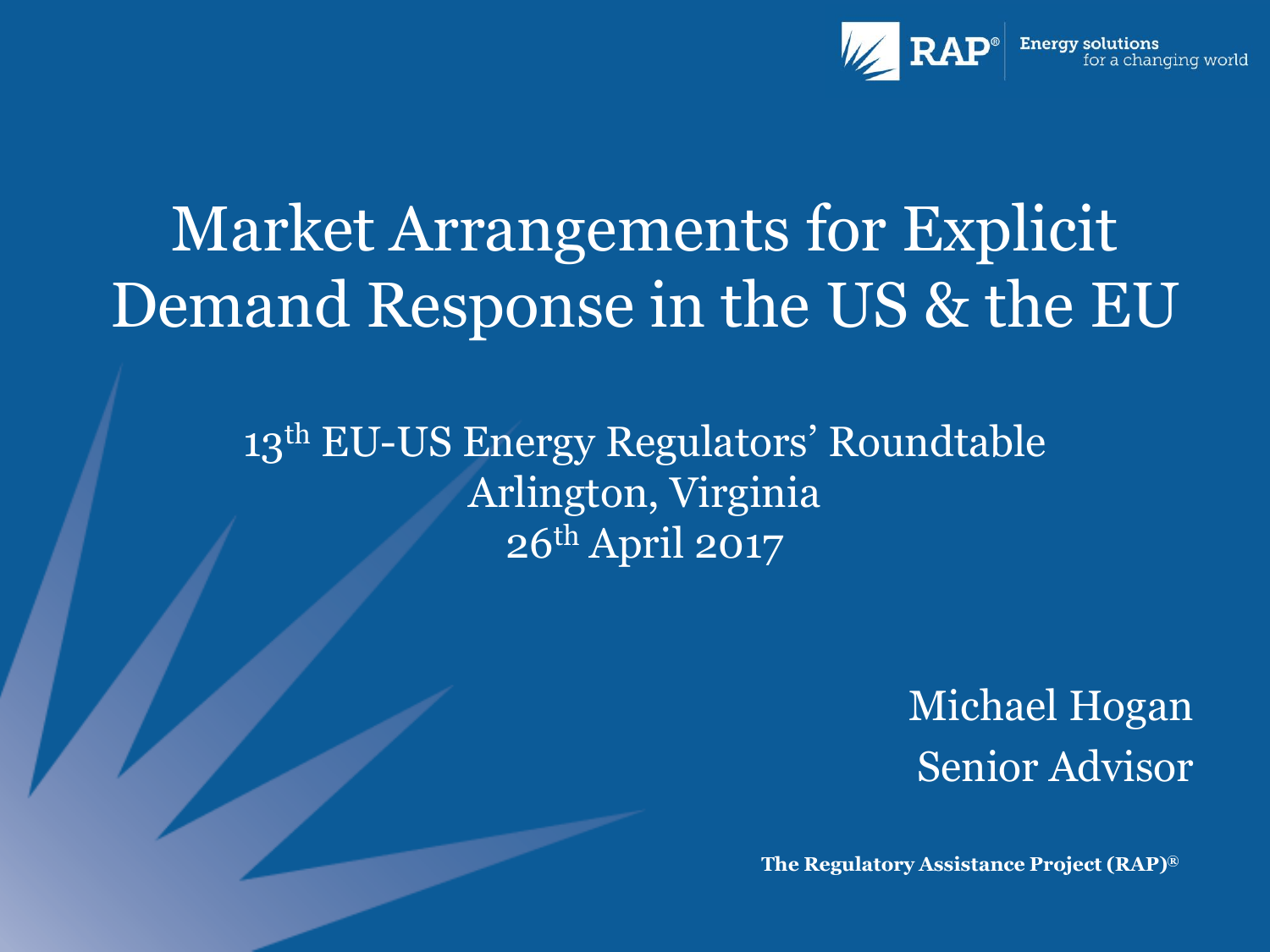#### **Context**  $\_$  . The contribution of the contribution of  $\mathcal{L}_\mathcal{A}$  ,  $\mathcal{L}_\mathcal{A}$  ,  $\mathcal{L}_\mathcal{A}$  ,  $\mathcal{L}_\mathcal{A}$  ,  $\mathcal{L}_\mathcal{A}$  ,  $\mathcal{L}_\mathcal{A}$  ,  $\mathcal{L}_\mathcal{A}$  ,  $\mathcal{L}_\mathcal{A}$  ,  $\mathcal{L}_\mathcal{A}$  ,  $\mathcal{L}_\mathcal{A}$  ,  $\mathcal{$

## **Live issue in the EU:**

**Should 3rd-party aggregators have to compensate suppliers when they reduce their customers' loads? If so, how much?**

**Settled in Order 745 (upheld in** *EPSA***):**

**What should explicit demand response be paid? LMP or "LMP-G"?**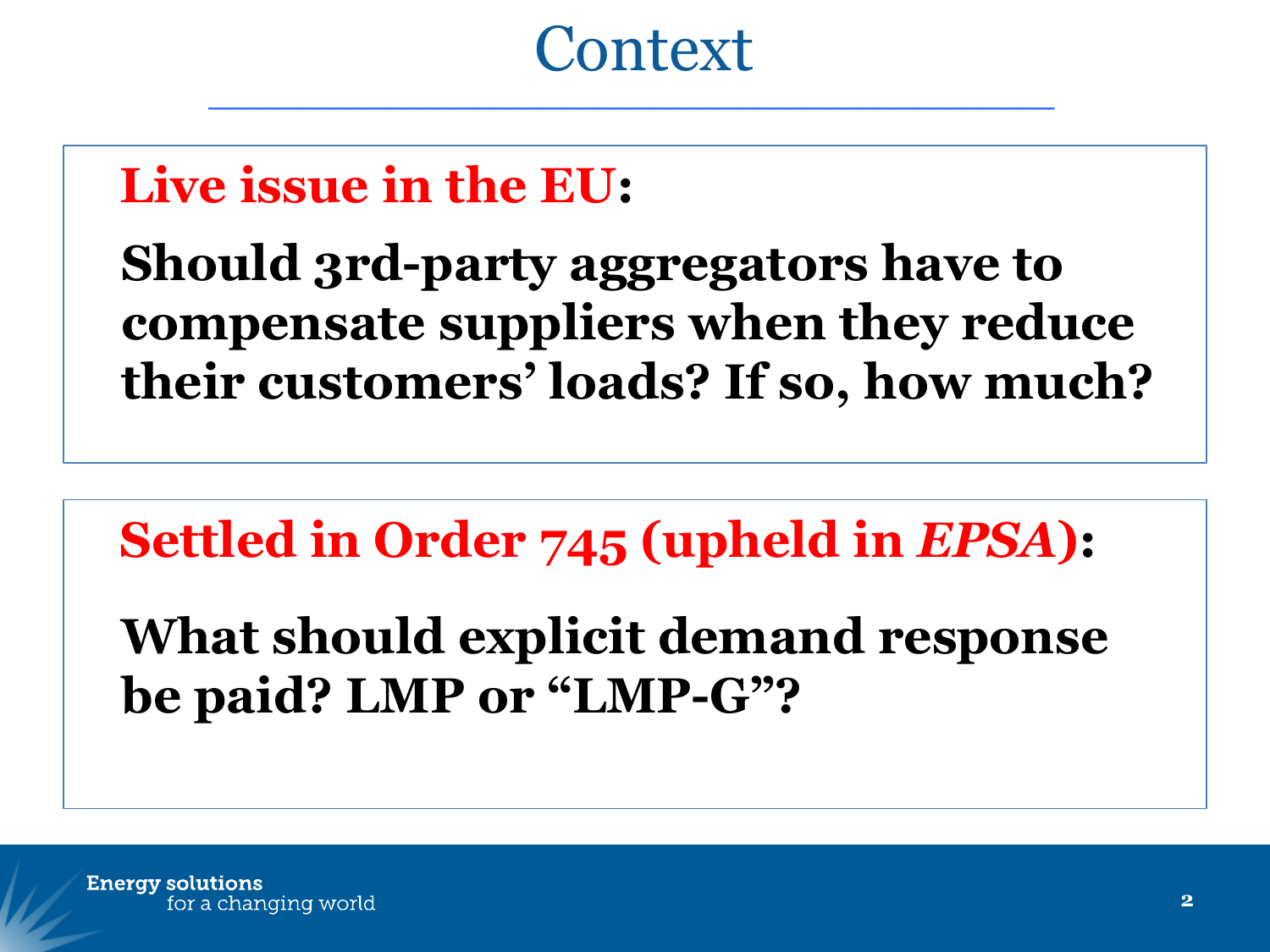## Key principles  $\overline{\phantom{a}}$  , and the contract of  $\overline{\phantom{a}}$  , and  $\overline{\phantom{a}}$  , and  $\overline{\phantom{a}}$  , and  $\overline{\phantom{a}}$  , and  $\overline{\phantom{a}}$  , and  $\overline{\phantom{a}}$  , and  $\overline{\phantom{a}}$  , and  $\overline{\phantom{a}}$  , and  $\overline{\phantom{a}}$  , and  $\overline{\phantom{a}}$  , and  $\overline{\phantom$

**Principle 1:** *All consumers have a right to choose not to use or pay for electricity when their realtime cost would exceed their real-time value, and society benefits from them being able to do so*

**Principle 2:** *Aggregators act as agents of small consumers, and in doing so they give society access to the economic benefits of efficient consumption decisions by those consumers*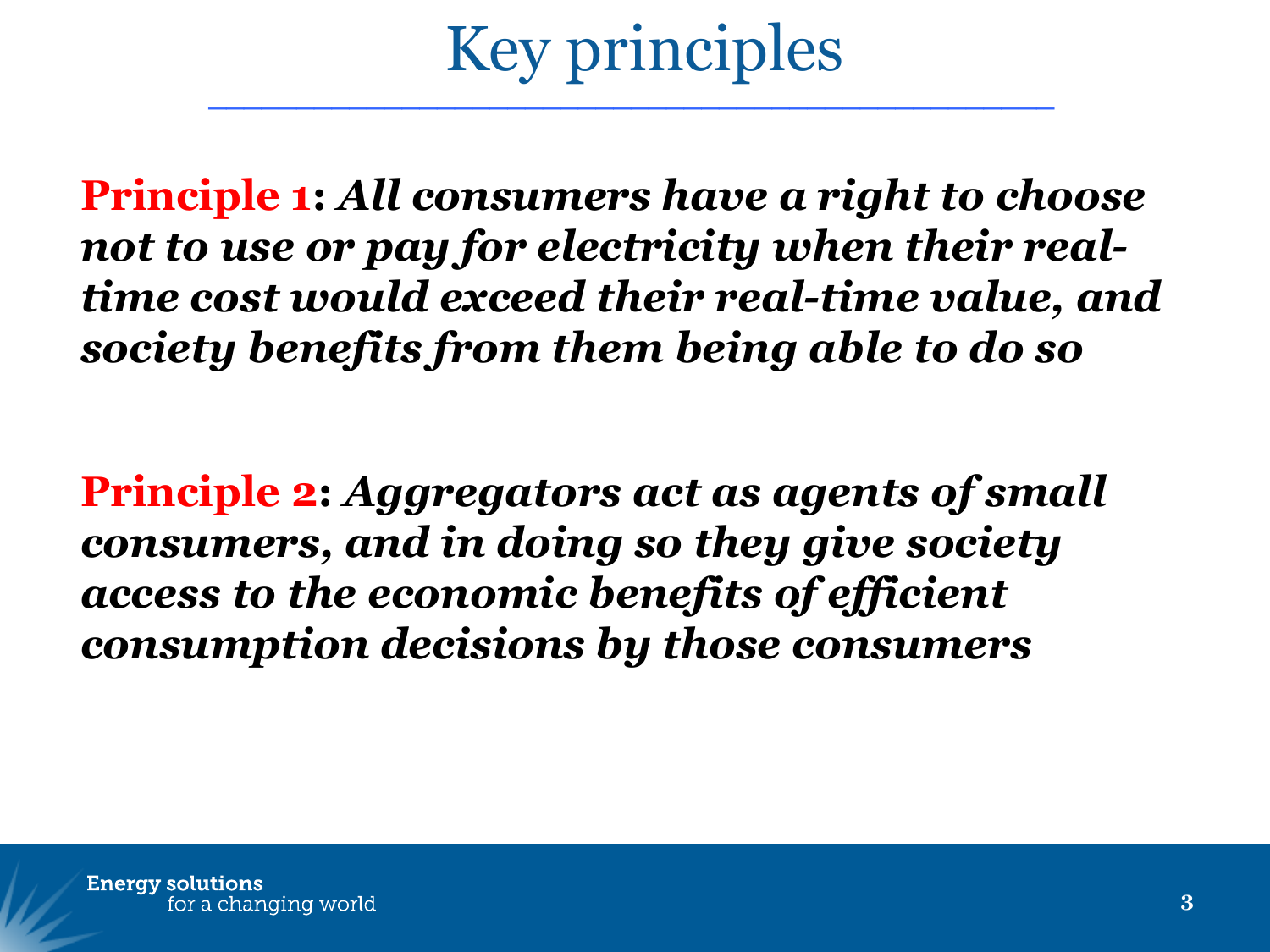#### Issues in play  $\overline{\phantom{a}}$  , which is a set of the set of the set of the set of the set of the set of the set of the set of the set of the set of the set of the set of the set of the set of the set of the set of the set of the set of th

**Issue 1:** *Economic efficiency* **– outcomes vs. "perfect world" with all consumers on dynamic tariffs & responding to real-time wholesale prices (relevant in both US and EU)**

**Issue 2:** *Supplier compensation* **– recovery of costs incurred by suppliers of consumers who (acting through aggregators) reduce demand (relevant only in the EU)**

**Energy solutions** for a changing world N.B. Buy-side mitigation in capacity markets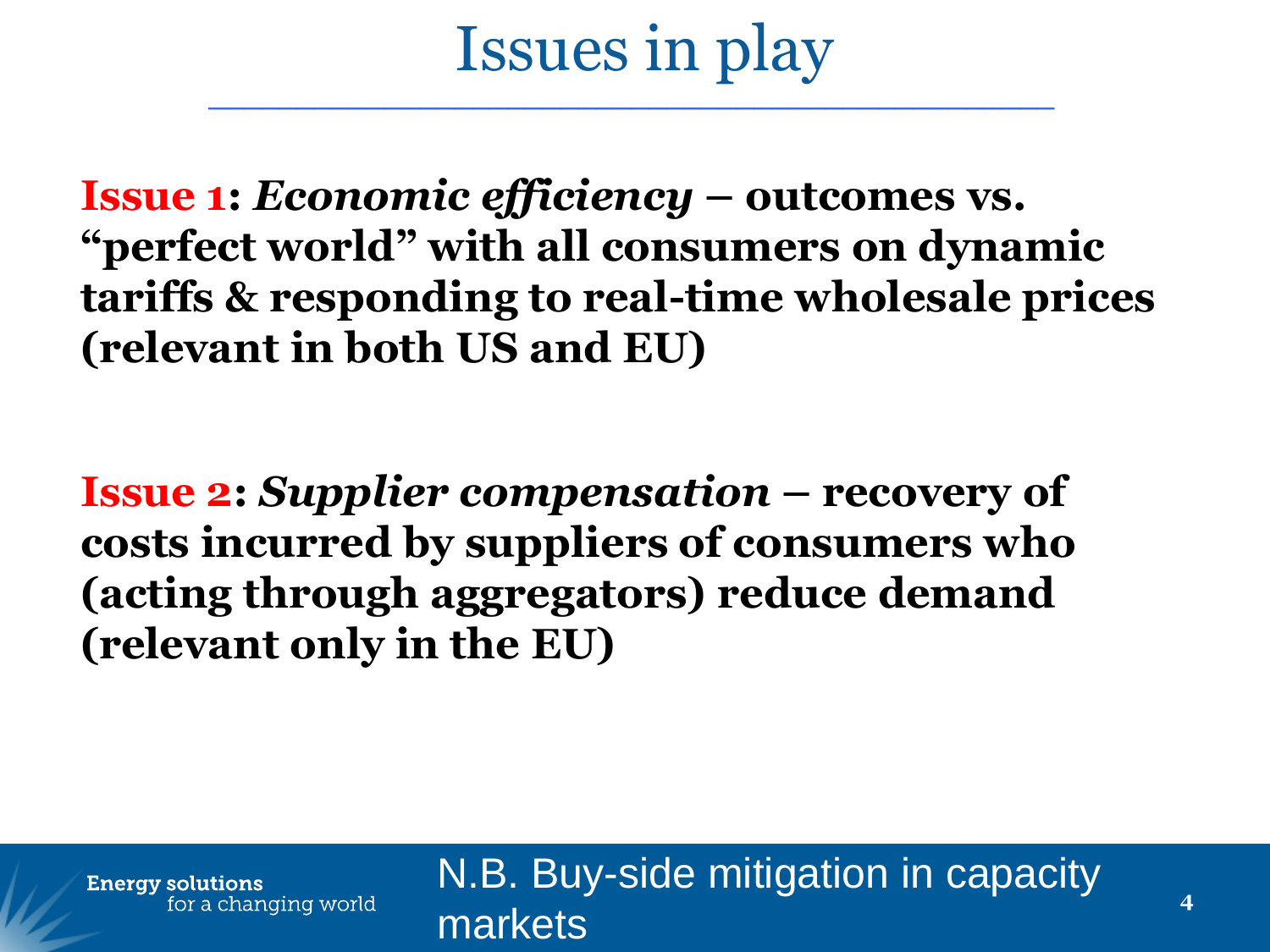## Live EU debate  $\_$  . The contribution of the contribution of  $\mathcal{L}_\mathcal{A}$  ,  $\mathcal{L}_\mathcal{A}$  ,  $\mathcal{L}_\mathcal{A}$  ,  $\mathcal{L}_\mathcal{A}$  ,  $\mathcal{L}_\mathcal{A}$  ,  $\mathcal{L}_\mathcal{A}$  ,  $\mathcal{L}_\mathcal{A}$  ,  $\mathcal{L}_\mathcal{A}$  ,  $\mathcal{L}_\mathcal{A}$  ,  $\mathcal{L}_\mathcal{A}$  ,  $\mathcal{$

- **COMM proposal parallels FERC decision: Explicit DR receives market-clearing wholesale price, no obligation to compensate suppliers**
- **Objectors' position conflates economic efficiency with keeping suppliers whole – the result is a suboptimal approach to both**
- **Optimal approach to addressing concerns about over-compensation (if appropriate) is the approach proposed by FERC intervenors**
- **Optimal approach to addressing residual supplier costs is through revenue retention**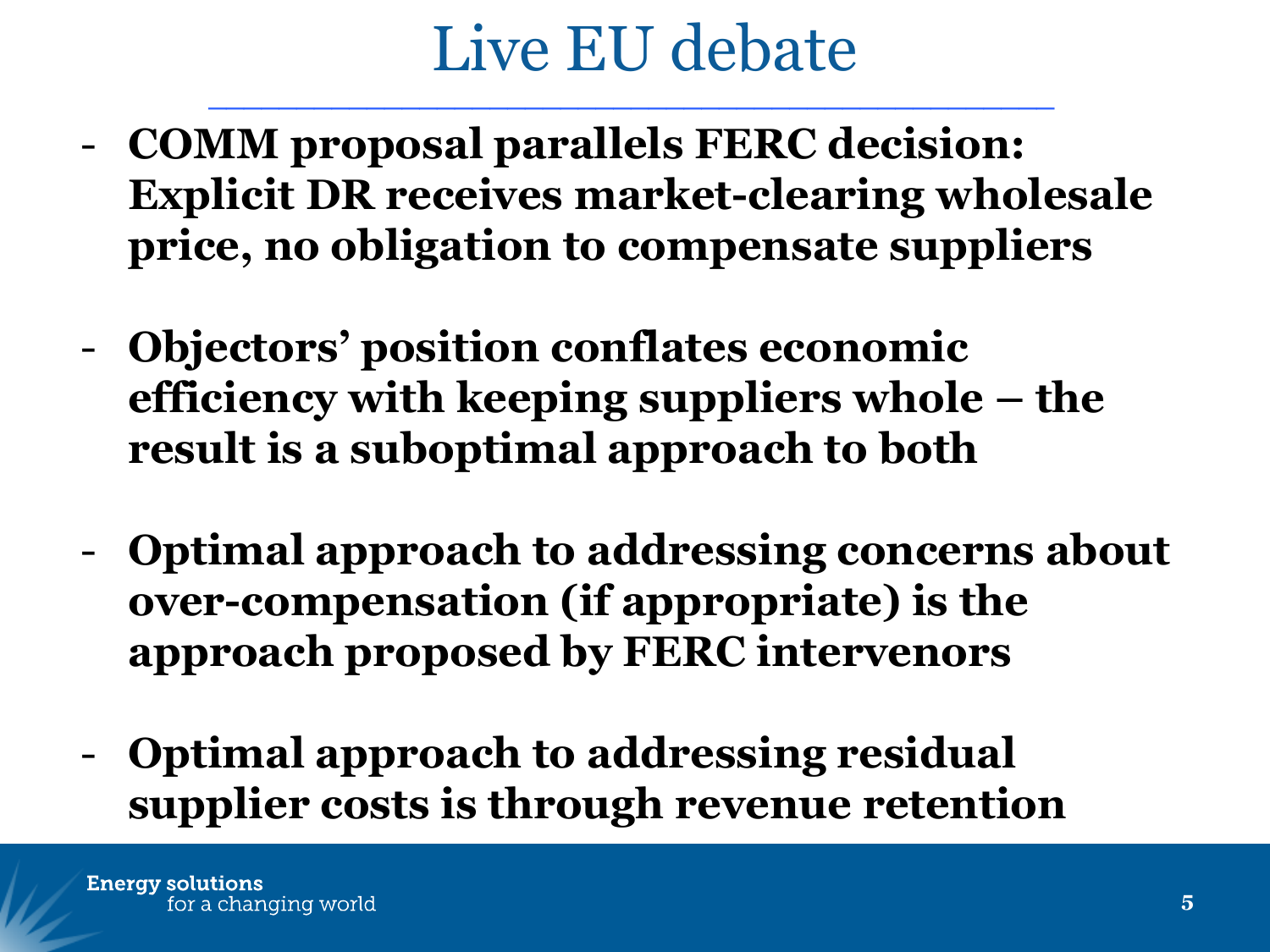#### 2015/2016 supplier benefits & costs  $\overline{\phantom{a}}$  ,  $\overline{\phantom{a}}$  ,  $\overline{\phantom{a}}$  ,  $\overline{\phantom{a}}$  ,  $\overline{\phantom{a}}$  ,  $\overline{\phantom{a}}$  ,  $\overline{\phantom{a}}$  ,  $\overline{\phantom{a}}$  ,  $\overline{\phantom{a}}$  ,  $\overline{\phantom{a}}$  ,  $\overline{\phantom{a}}$  ,  $\overline{\phantom{a}}$  ,  $\overline{\phantom{a}}$  ,  $\overline{\phantom{a}}$  ,  $\overline{\phantom{a}}$  ,  $\overline{\phantom{a}}$